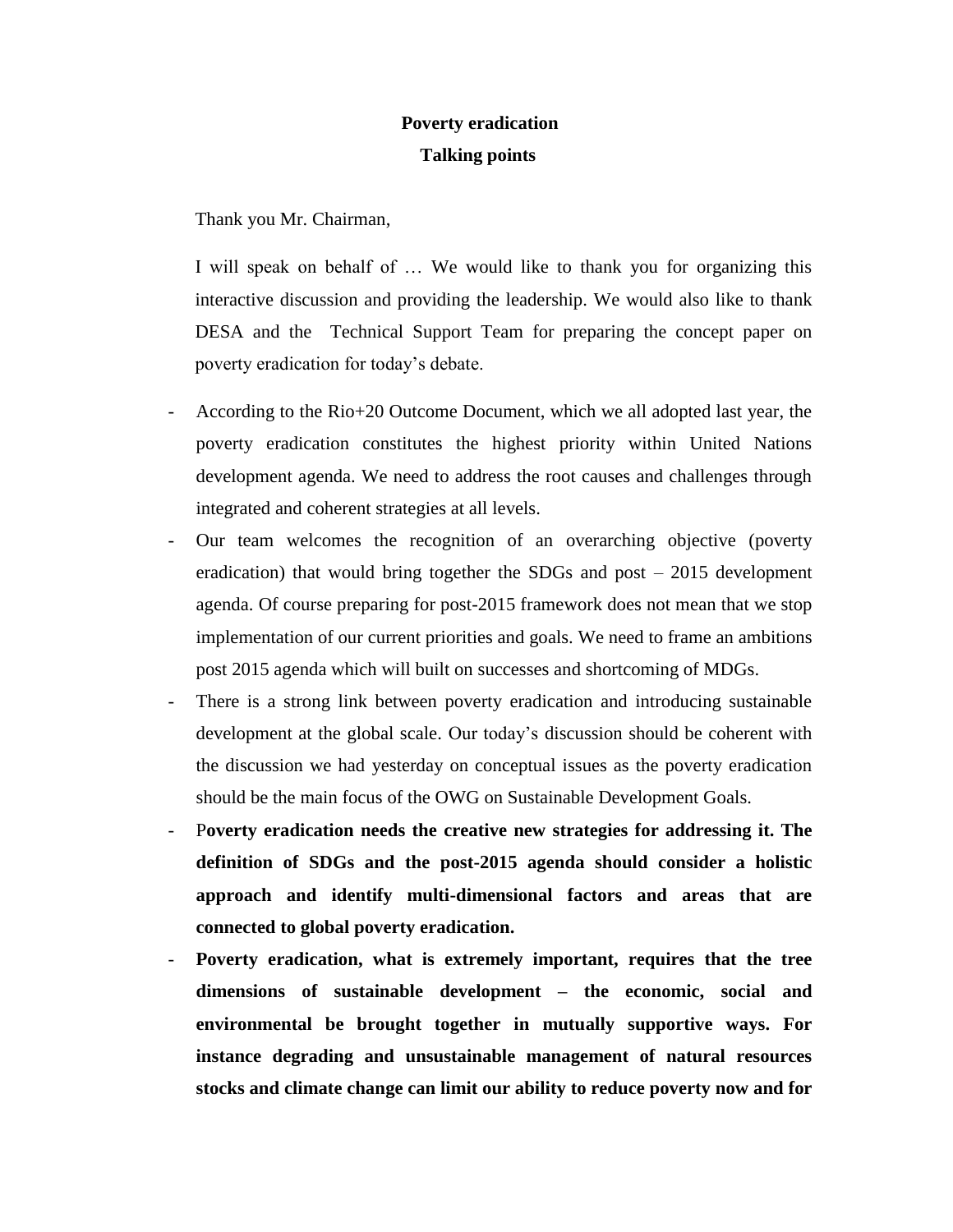**generations to come. Unsustainable patterns of production and consumption can affect the well-being of the poor and widen disparities and inequalities.** 

- The future SDGs should promote a **people-centered approach** to poverty eradication advocating the empowerment of people living in poverty through their full participation in all aspects of political, economic and social life.
- We would like to put an emphasis that the post 2015 framework holistic approach (coherent with SDGs) should consider main priorities that would facilitate achieving a poverty-free world:
- 1. **Empowering the poor, especially the women**, as they constitute the majority of the people living in poverty.
- 2. **Productive employment**, including self-employment, which plays a central role in poverty eradication. Access of the poor to land, capital and other productive resources must be improved.
- 3. **Social aspects of development**, starting from the situation faced by many member states: youth situation - whose training does not always meet the needs of the economy or the situation of elderly people - faced with the shortcomings of the pensions.
- 4. **Sufficient supply of safe, drinking water and a clean environment**. Poverty eradication and environment protection should be mutually supportive.
- 5. **Health** represents a necessity and, therefore, comprehensive programmes of preventive medicine, including immunization and control of communicable diseases should be implemented.
- 6. **Education** is the key to development. Quality basic education, as well as secondary and higher education, vocational training, and skill acquisition throughout life are indispensable tools to eradicate poverty.
- 7. **Good governance and effective administration** are prerequisites to effectively fight poverty. Public policy should aim at preserving social cohesion and